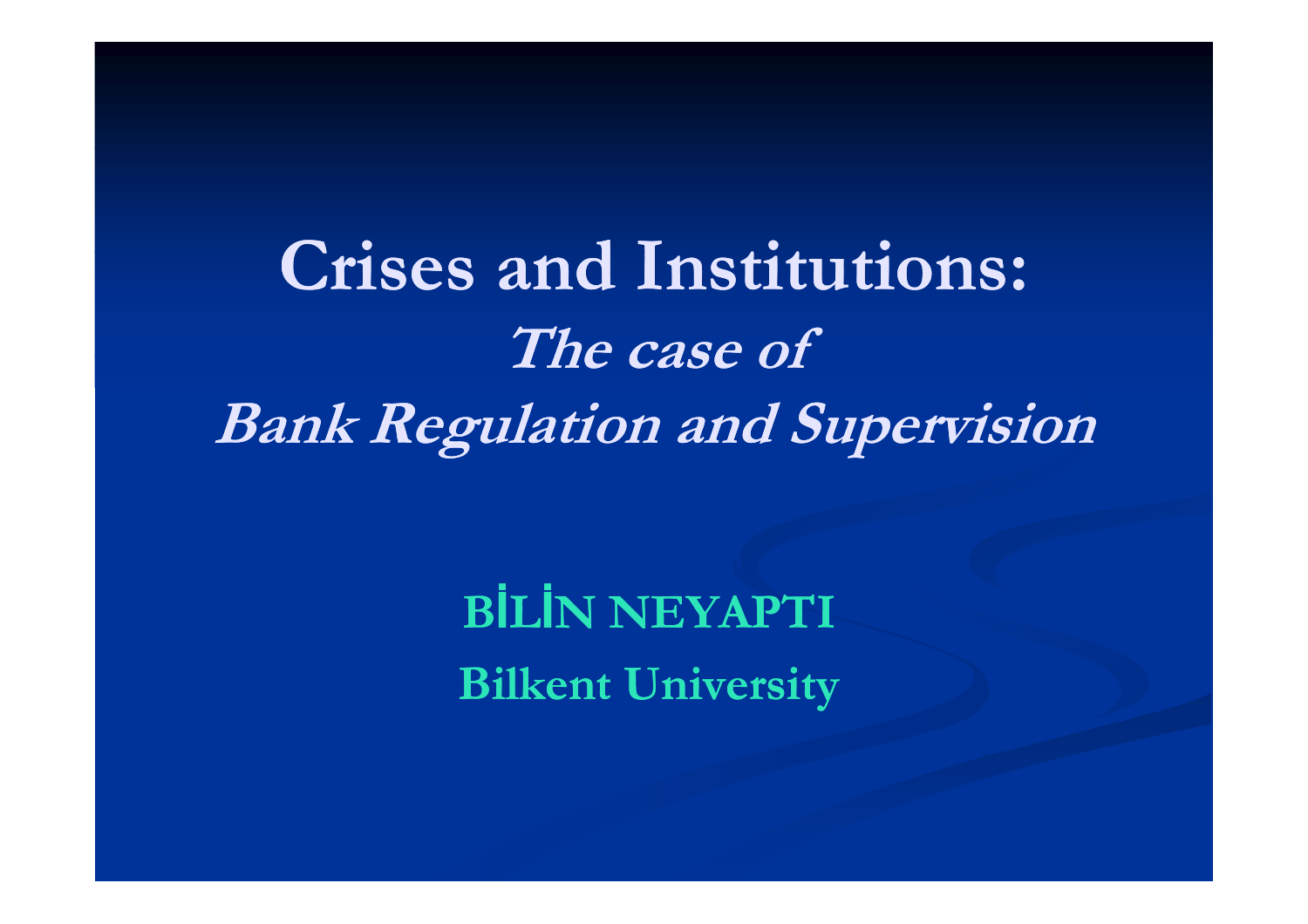# **Outline:**

How do institutions evolve?  $\blacksquare$  The case of bank regulation and supervision (RS) Evidence: RS and economic performance ■ Growth Bank performance Business cycles ( Short-term & Long-term effects) **Lessons to be drawn from the recent crises?**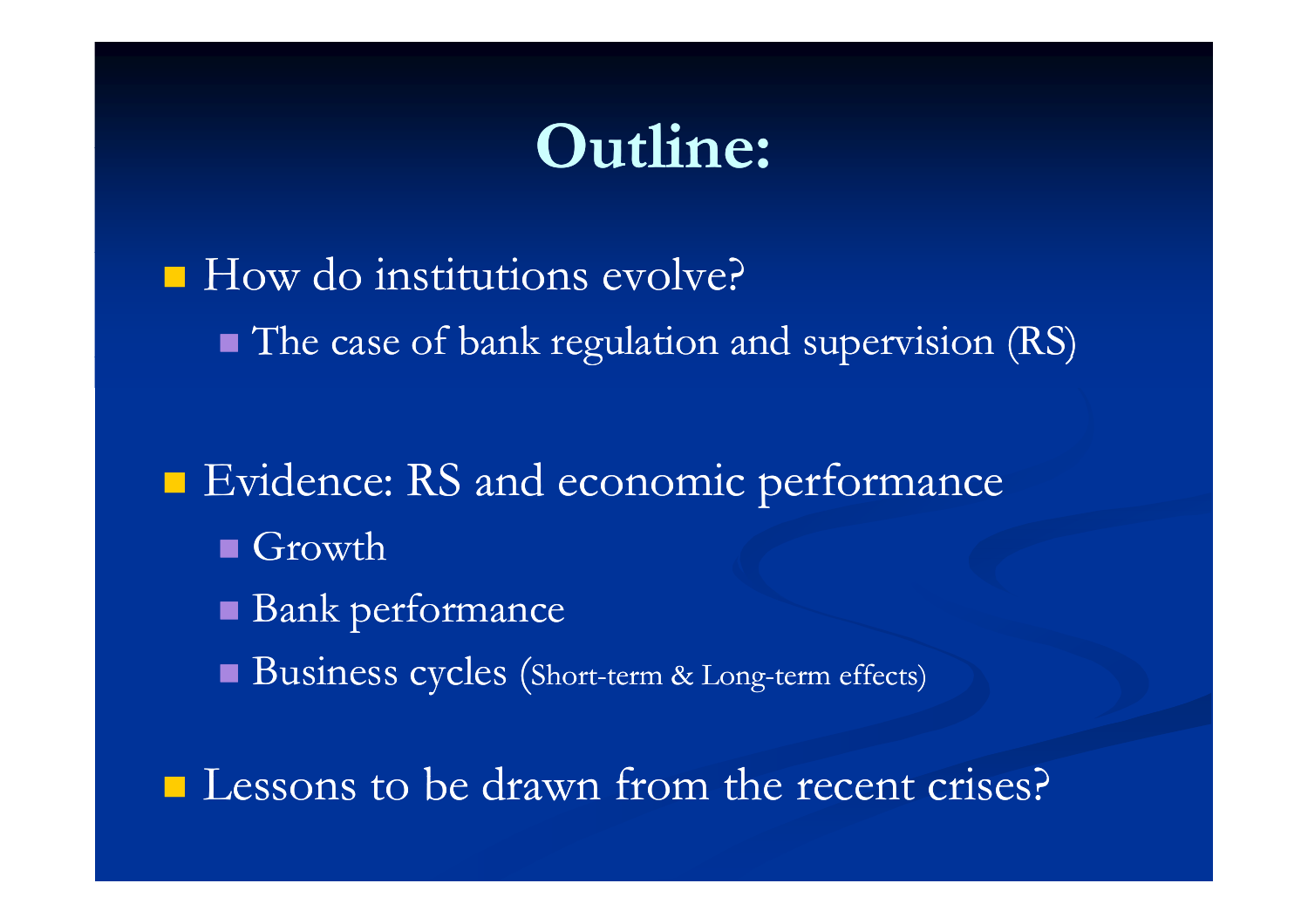## **What is an institution?**

Institutions

--

 are **the rules of the game** and their **enforcement** characteristics

have both **formal** and **informal** aspects

 $\blacksquare$  help people process information, form expectations and **reduce transaction costs**

**are part of the production technology (determine production relations**)

(For the financial sector: an essential institution is **Regulation and Supervision**)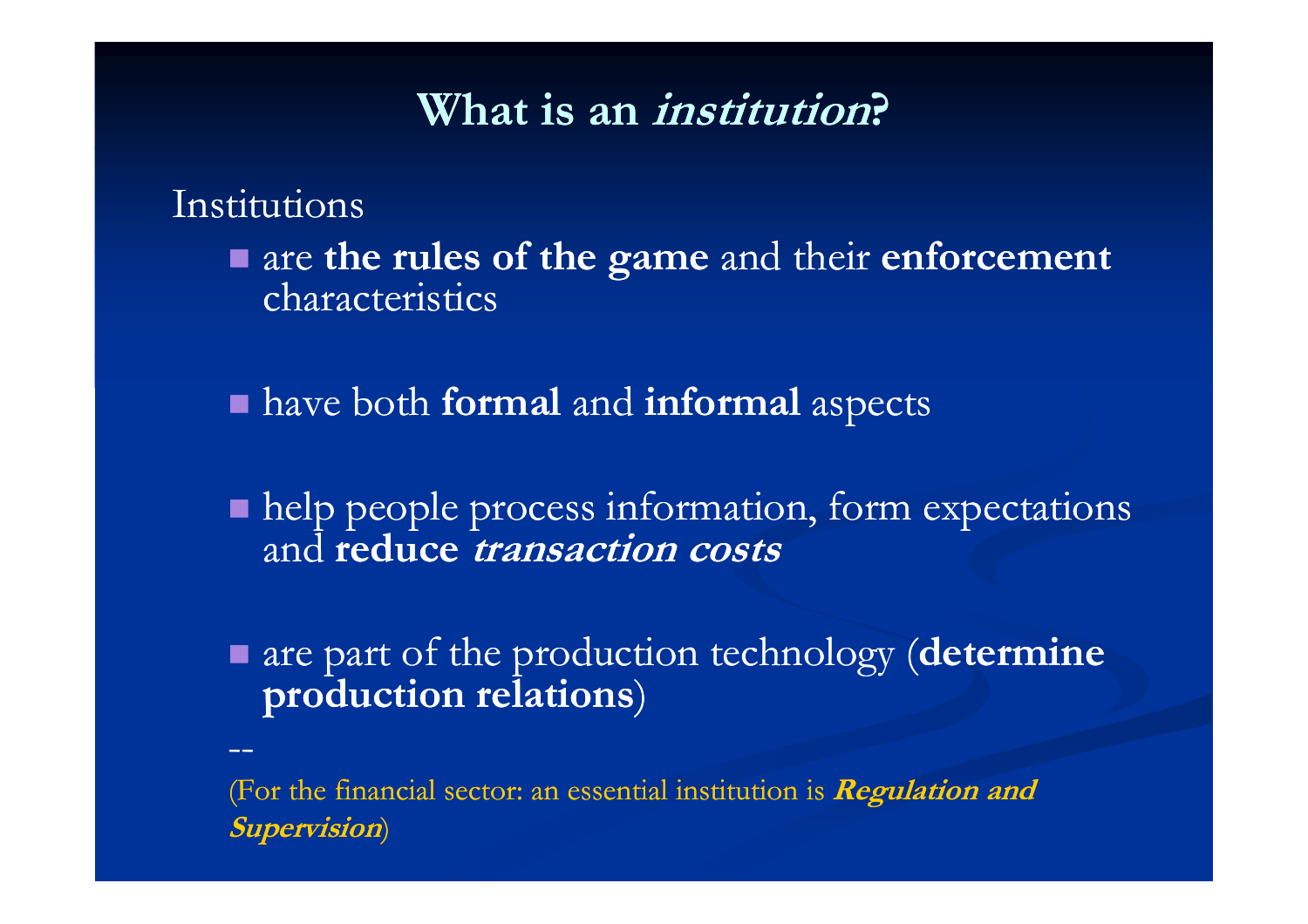## **New Development Economics**

(NIE: Williamson, North, .. + *Collective Action Theory*: Olson)

## **Institutions chan ge due to:**

**Endogenous** factors:

adaptive / efficient change

 $\blacksquare$  collective action theory (~ political economy) :

Not all institutional changes are efficient --special interest groups (*narrow* vs. *encompassing* interests) affect institutional changes

*(~ creative destruction/institutional sclerosis/tectonic pressures)* 

[Neyapti, 2010*, Macroeconomic Institutions and Development Development, EE Publ.*]

 **Exogenous** factors ("best practice" /BASLE; Financial Stability Board; Standard Setting Bodies)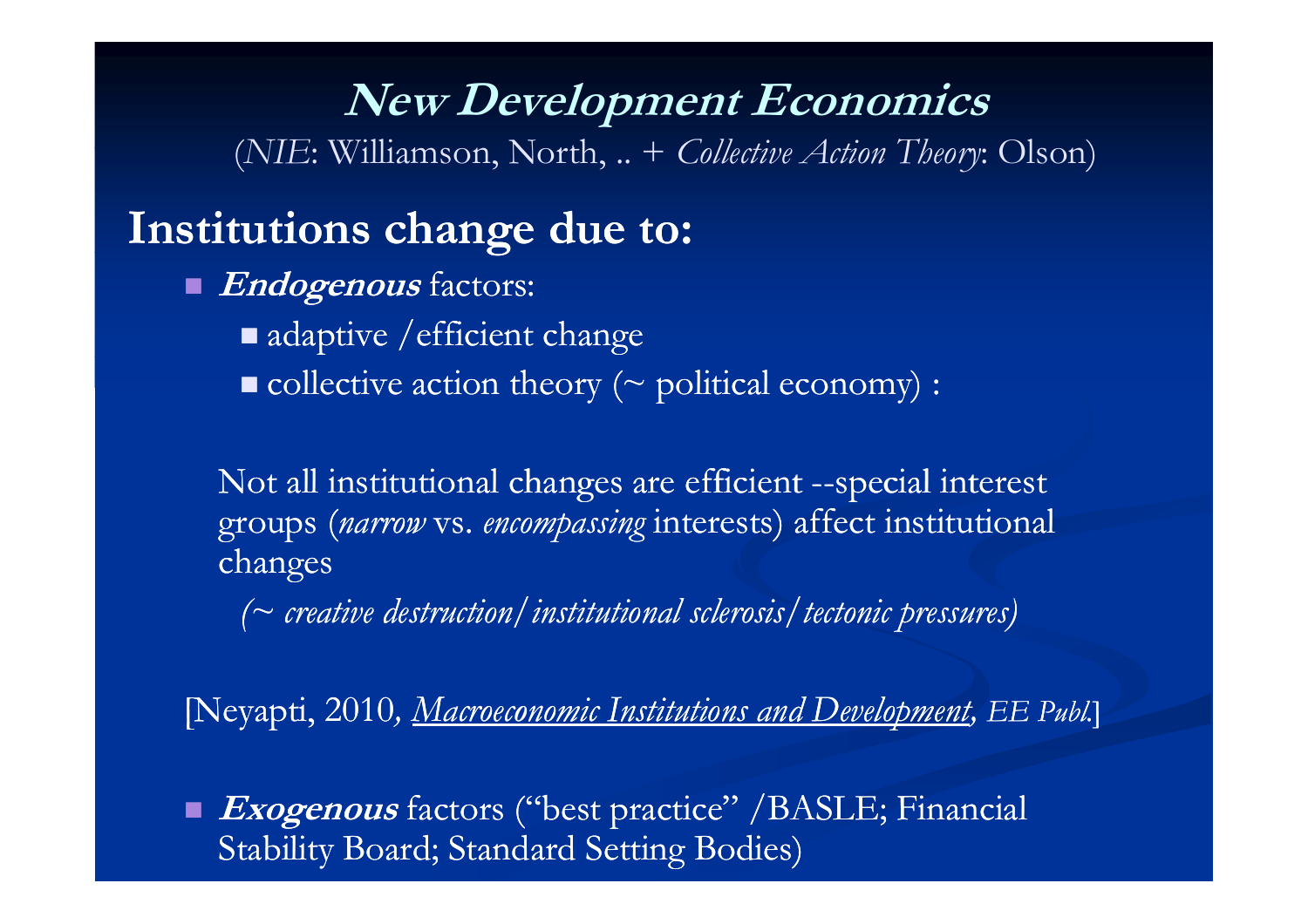## **"Punctuated equilibria"**

 $\rightarrow$  What punctuates an institutional equilibrium ? (net benefit of a change exceeding costs)

#### Hypothesis: Institutional change is endogenous to crises.

(eg. Bundesbank after German hyperinflation; Adaption of acroprudentials of Asian central banks after 1997; Turkish monetary and banking sector reforms after 2001)

#### Some examples:

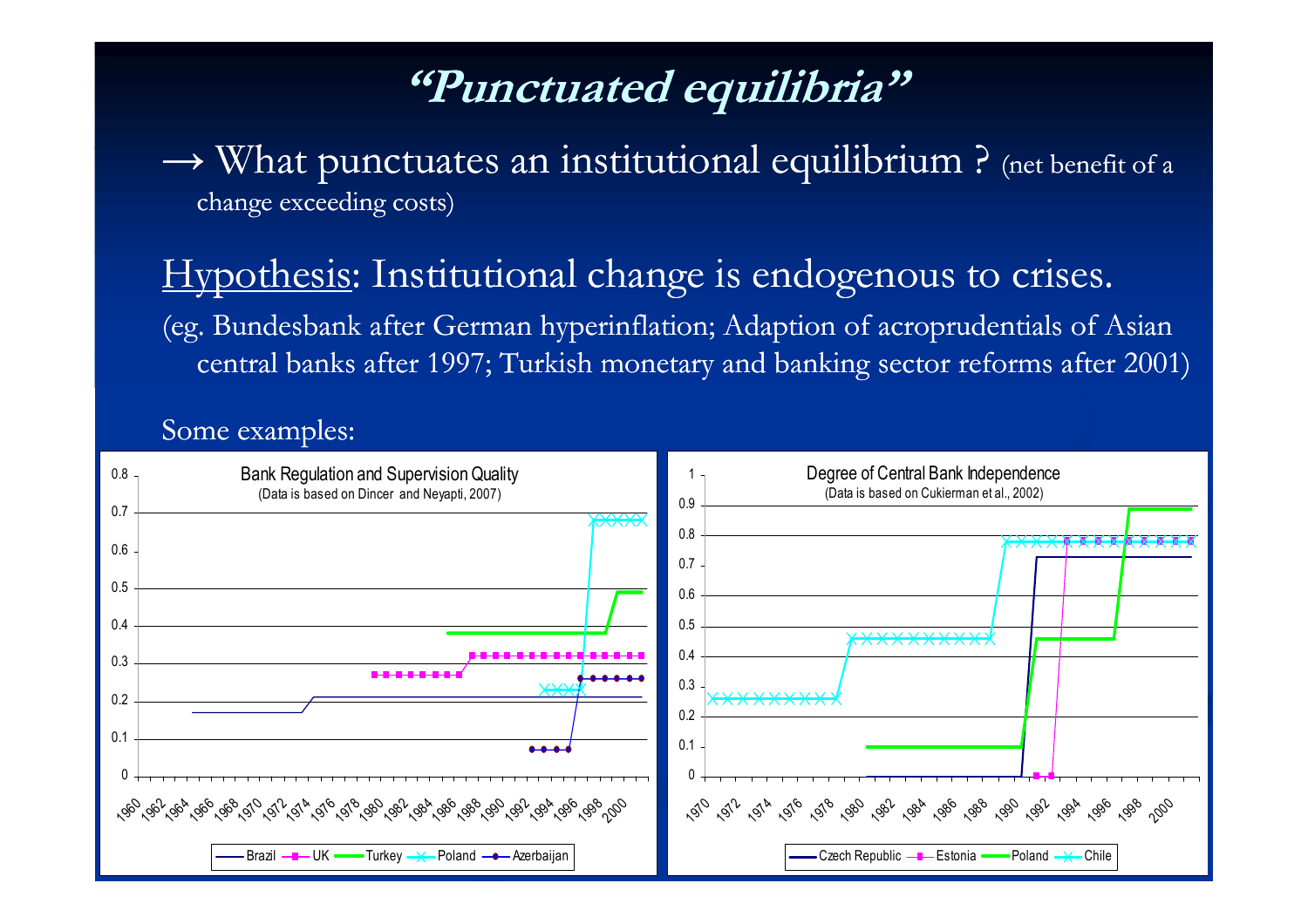## **The Case of Bank Regulation and Supervision (RS) :**

*Transaction costs*  (TC: adverse selection and moral hazard arising from informational imperfections ) are large in the financial sector and get larger the more the financial sector is developed and the more complex the financial intermediation.

"Efficient regulation" is necessary to reduce TCs since its economic repurcussions are also large. There are, however, also administrative costs of regulation.

Measurin g TCs:

- Wallis and North (1986) estimate the share of TC to be 45% of US GDP in the 1970s, double of its level a century ago.
- Measure: "spread+commissions" (Stoll &Whaley, 1983)
- "Interest+non-interest expenses" in the US Commercial Banking Industry: 68% in 1934; 85% in 1989 and 77% of total income in 1998 (Polski, 2000)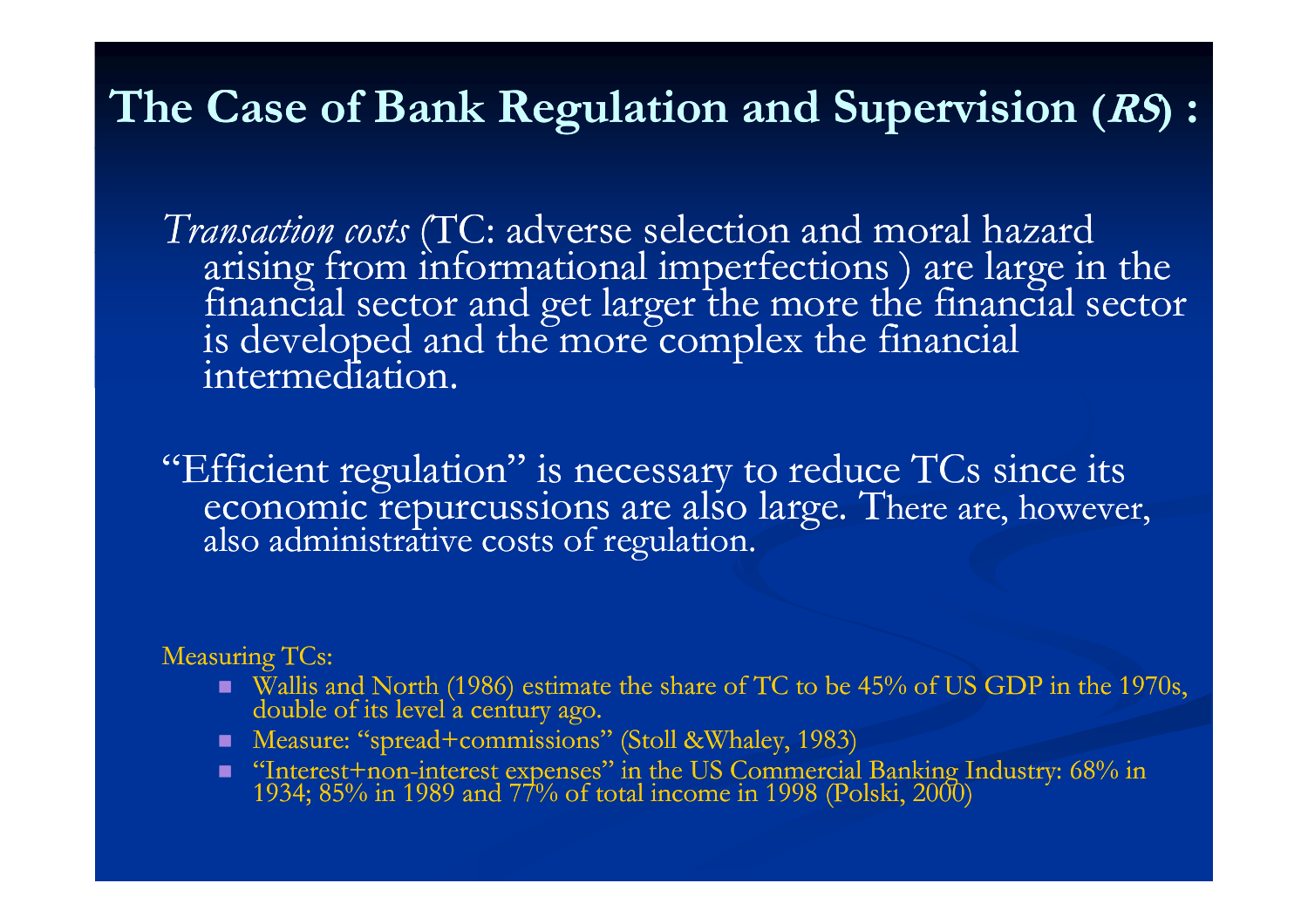#### **…The Case of Bank Regulation and Supervision The Bank**

- $\blacksquare$ **E** Endogenous factors (adaptive efficieny vs. political economy?): Eg. US:
	- Repeal of the Glass-Steagull Act in the US  $(1999)$ [the effect of <sup>a</sup> powerful of financial lobby?]
	- The Financial Stability Oversight Board (2009) Encompassing interests becoming vocal as a result of far-reaching effects of the 2007 crisis; the emergence of Tea-Coffee Parties]
	- Eg. Turkey:
	- Chronic high inflation and worsening income distribution since 1970s (up to  $40\%$  real interest rates)
	- 1999-2001 Crisis leading to financial restructuring [both central banking<br>and banking laws (#4684) are revised; Bank Regulatory and Supervisory<br>Agency is established and took the management of the Deposit Insurance<br>Fund]
- Testing the hypothesis: Do crises indeed play a significant factor in changing institutional quality?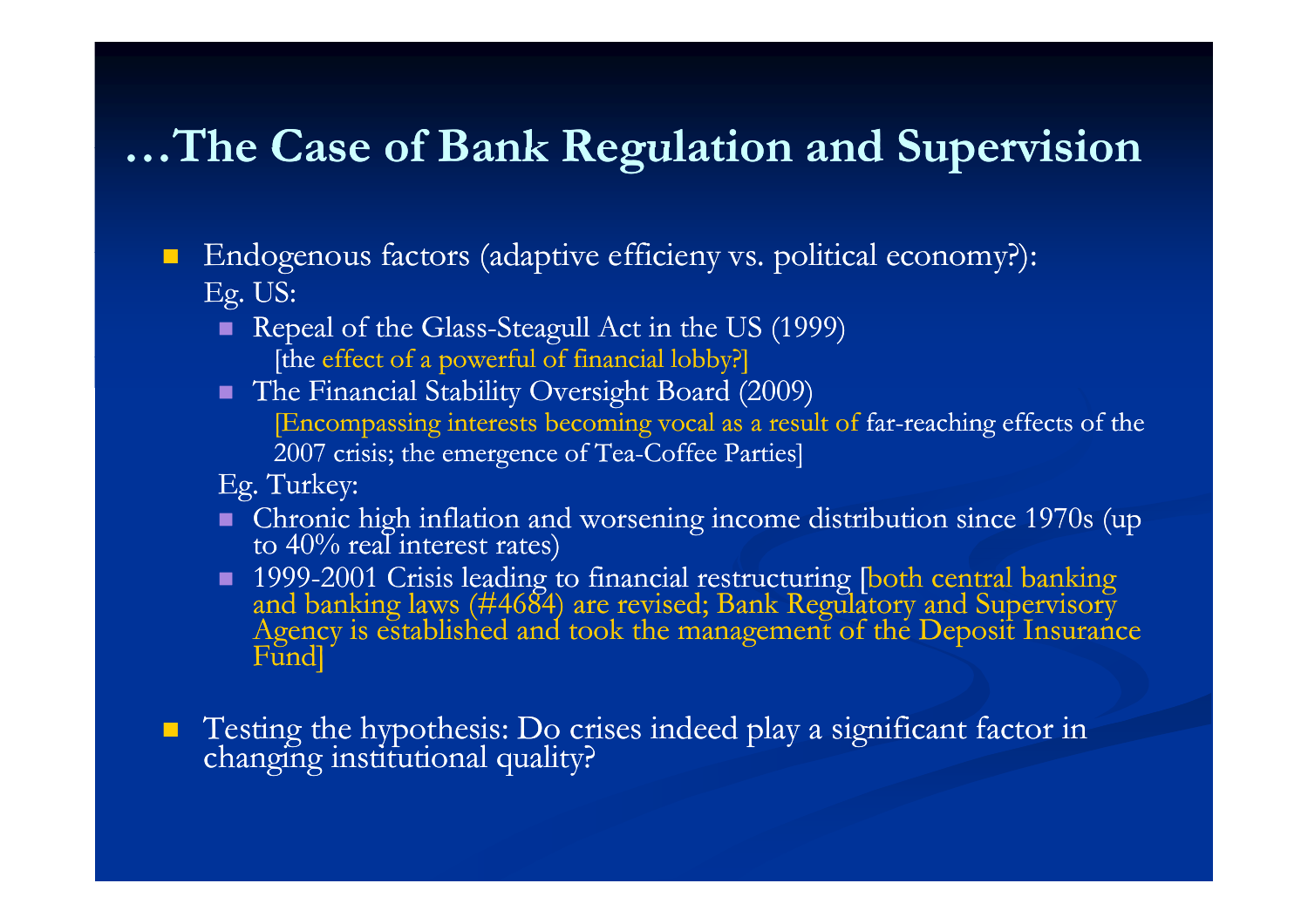## **Ranking of countries according to RS** (**transparency, coverage & strictness** ):

[**Dincer and Neyapti, Economic Inquiry, 2005 ]**

|                    | <b>Bank Law</b> | Amend. | <b>RS</b> Index |                    | <b>Bank Law</b> | <b>RS</b> Index |
|--------------------|-----------------|--------|-----------------|--------------------|-----------------|-----------------|
| Germany            | 1993            |        | 0.59            | <b>Hungary</b>     | 1994            | 0.48            |
| <b>Portugal</b>    | 1992            |        | 0.51            | <b>Estonia</b>     | 1994            | 0.42            |
| <b>Turkey</b>      | 1999            |        | 0.49            | <b>Poland</b>      | 1997            | 0.35            |
| <b>Luxemburg</b>   | 1993            |        | 0.41            | <b>Albania</b>     | 1996            | 0.34            |
| <b>Hong Kong</b>   | 1997            |        | 0.39            | <b>Kazakhistan</b> | 1995            | 0.33            |
| <b>Denmark</b>     | 1996            |        | 0.39            | <b>Macedonia</b>   | 1994            | 0.30            |
| <b>Turkey</b>      | 1985            |        | 0.38            | <b>Czeck Rep.</b>  | 1996            | 0.26            |
| <b>Finland</b>     | 1997            |        | 0.37            | <b>Croatia</b>     | 1996            | 0.26            |
| Kenya              | 1995            | 1999   | 0.36            | <b>Armenia</b>     | 1996            | 0.26            |
| <b>Egypt</b>       | 1957            | 1993   | 0.35            | <b>Croatia</b>     | 1993            | 0.25            |
| <b>Singapore</b>   | 1994            | 1999   | 0.35            | <b>Bulgaria</b>    | 1992            | 0.25            |
| <b>Nederlands</b>  | 1992            |        | 0.34            | <b>Azarbaijan</b>  | 1996            | 0.24            |
| Lebanon            | 1963            |        | 0.33            | <b>Poland</b>      | 1993            | 0.24            |
| <b>England</b>     | 1987            |        | 0.32            | Latvia             | 1995            | 0.23            |
| <b>France</b>      | 1984            | 1999   | 0.31            | <b>Poland</b>      | 1989            | 0.23            |
| <b>Philippines</b> | 1948            | 1997   | 0.31            | Georgia            | 1996            | 0.22            |
| <b>Belgium</b>     | 1993            |        | 0.31            | <b>Slovakia</b>    | 1996            | 0.21            |
| <b>Malaysia</b>    | 1989            |        | 0.29            | <b>Krgyzistan</b>  | 1991            | 0.20            |
| <b>Spain</b>       | 1988            |        | 0.28            | Lithuania          | 1992            | 0.20            |
| <b>Greece</b>      | 1993            |        | 0.28            | kazakhistan        | 1993            | 0.17            |
| <b>Sri Lanka</b>   | 1988            | 1998   | 0.27            | <b>Uzbekistan</b>  | 1994            | 0.16            |
| <b>Pakistan</b>    | 1962            | 1997   | 0.27            | <b>Slovenia</b>    | 1992            | 0.14            |
| <b>England</b>     | 1979            |        | 0.27            | <b>Uzbekistan</b>  | 1991            | 0.14            |
| <b>Switzerland</b> | 1934            | 1999   | 0.24            | <b>Belarus</b>     | 1992            | 0.12            |
| <b>Argentina</b>   | 1977            | 1996   | 0.24            | <b>Mongolia</b>    | 1991            | 0.12            |
| S. Africa          | 1990            | 1996   | 0.23            | Georgia            | 1991            | 0.12            |
| <b>Korea</b>       | 1998            |        | 0.23            | <b>Ukraine</b>     | 1993            | 0.12            |
| <b>Kuwait</b>      | 1968            |        | 0.22            | <b>Russia</b>      | 1996            | 0.10            |
| <b>Brasil</b>      | 1974            |        | 0.21            | <b>Azarbaijan</b>  | 1992            | 0.08            |
| <b>Tunisia</b>     | 1967            | 1994   | 0.20            | <b>Tajikistan</b>  | 1991            | 0.07            |
| <b>Brasil</b>      | 1964            |        | 0.17            | <b>Armenia</b>     | 1992            | 0.07            |
| <b>Indonesia</b>   | 1967            |        | 0.13            | <b>Moldovia</b>    | 1991            | 0.05            |
| Indonesia          | 1992            | 1998   | 0.13            | Latvia             | 1992            | 0.03            |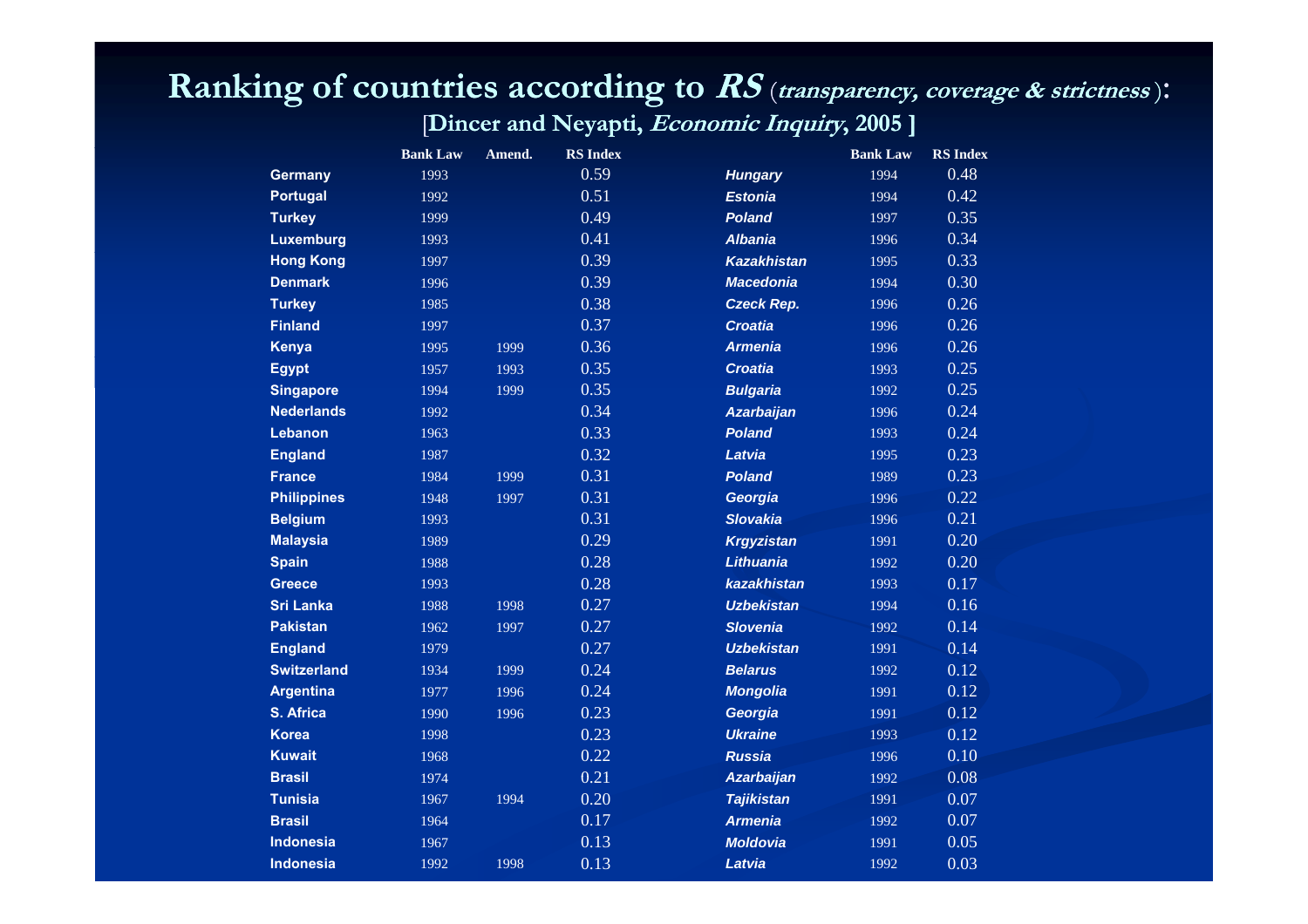## **The quality of RS across countries:**

|                                  | Developed | developed<br>$Less -$ | Transition |
|----------------------------------|-----------|-----------------------|------------|
| <b>A. Capital Requirements</b>   | 0.41      | 0.41                  | 0.37       |
| <b>B.</b> Lending                | 0.06      | 0.18                  | 0.06       |
| C. Ownershißtructure             | 0.25      | 0.13                  | 0.13       |
| <b>D. Directors and Managers</b> | 0.23      | 0.19                  | 0.13       |
| <b>E. Reporting/Recording</b>    |           |                       |            |
| <b>Requirements</b>              | 0.48      | 0.35                  | 0.37       |
| <b>F. Corrective Action</b>      | 0.49      | 0.57                  | 0.32       |
| <b>G. Supervision</b>            | 0.46      | 0.28                  | 0.16       |
| <b>H. Deposit Insurance</b>      | 0.68      | 0.84                  | 0.10       |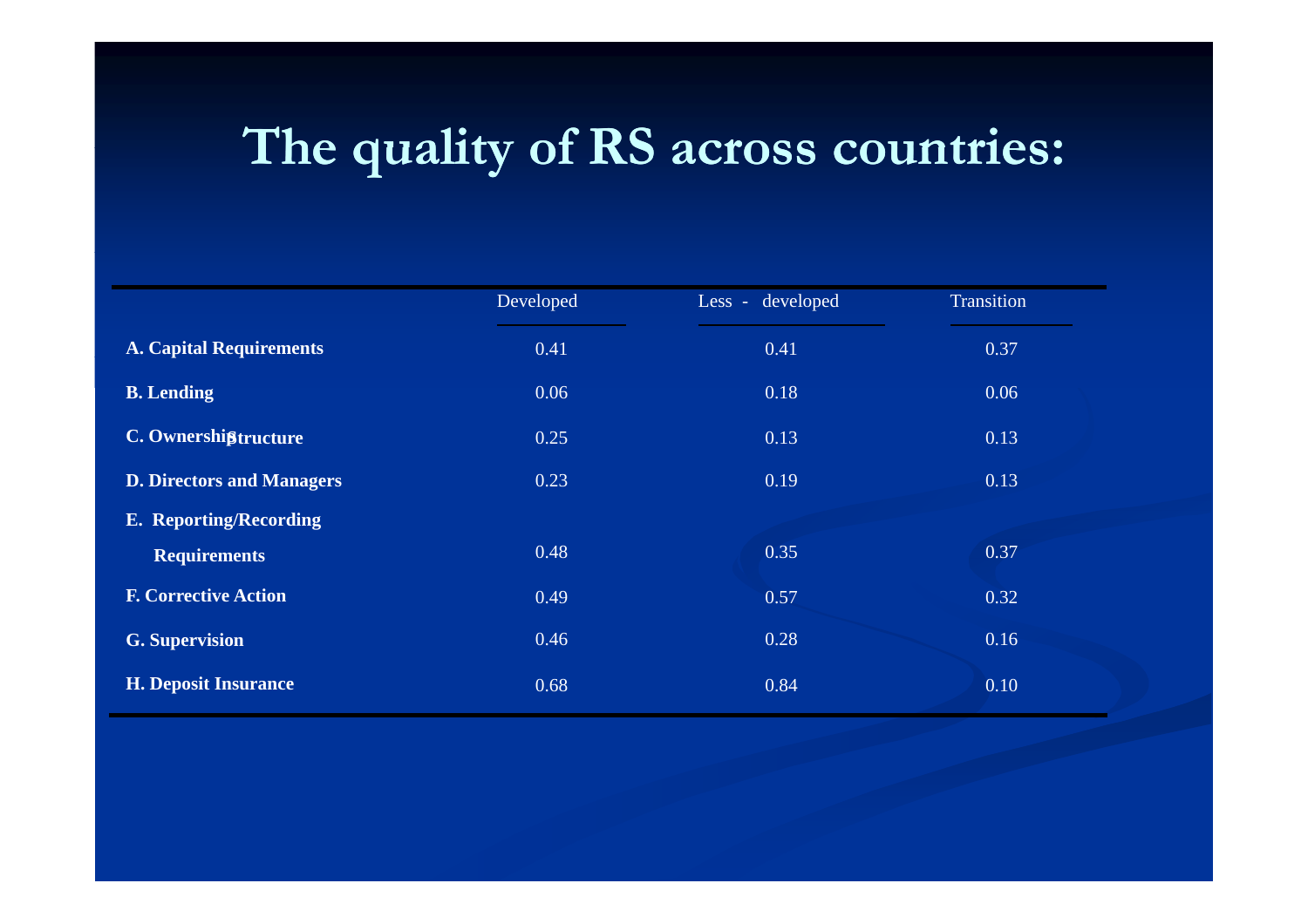## **Determinants of RS** – Adaptive efficiency?

(Dincer and Neyapti, *Contemporary Econ.Pol*., 2005):

|                  | $\bar{\rm I}$                                          | $\rm II$            | $\mathbf{III}$ | IV            | $\mathbf{V}$         | <b>VI</b>        |
|------------------|--------------------------------------------------------|---------------------|----------------|---------------|----------------------|------------------|
| Constant         | 0.23                                                   | 0.18                | 0.23           | 0.20          | 0.18                 | $0.18\,$         |
|                  | $(8.10)$ ***                                           | $(6.91)$ ***        | $(6.82)$ ***   | $(10.41)$ *** | $(8.19)$ ***         | $(10.26)$ ***    |
| <b>EU</b> Member | 0.10                                                   | 0.07                | 0.10           | 0.12          | 0.0                  | 0.12             |
|                  | $(2.77)$ ***                                           | $(1.66)*$           | $(5.36)$ ***   | $(3.47)$ ***  | $(2.\frac{9}{2})$ ** | $***$<br>(10.84) |
| <b>CRISES</b>    |                                                        |                     |                | 0.17          | 0.12                 | 0.25             |
|                  |                                                        |                     |                | $(2.64)$ ***  | $(2.52)$ **          | $(6.45)$ ***     |
| <b>CRprvtGDP</b> | 0.001                                                  |                     |                | 0.001         |                      |                  |
|                  | $(3.26)$ ***                                           |                     |                | $(4.01)$ ***  |                      |                  |
| <b>CRGDP</b>     |                                                        | 0.001               |                |               | 0.001                |                  |
|                  |                                                        | $\sqrt{(4.20)}$ *** |                |               | $(5.00)$ ***         |                  |
| M2GDP            |                                                        |                     | 0.001          |               |                      | 0.001            |
|                  |                                                        |                     | $(3.50)$ ***   |               |                      | $(5.98)$ ***     |
| No. of obs.      | 29                                                     | 29                  | 18             | 29            | 28                   | 17               |
| $R - bar2$       | 0.29                                                   | 0.42                | 0.14           | 0.45          | 0.49                 | 0.75             |
|                  | Notes: In parentheses under each coefficient are the t |                     |                | - ratios.     |                      |                  |

\*\*\*, \*\* and \* indicate statistical significance at 1%, 5% and 10% levels, respectively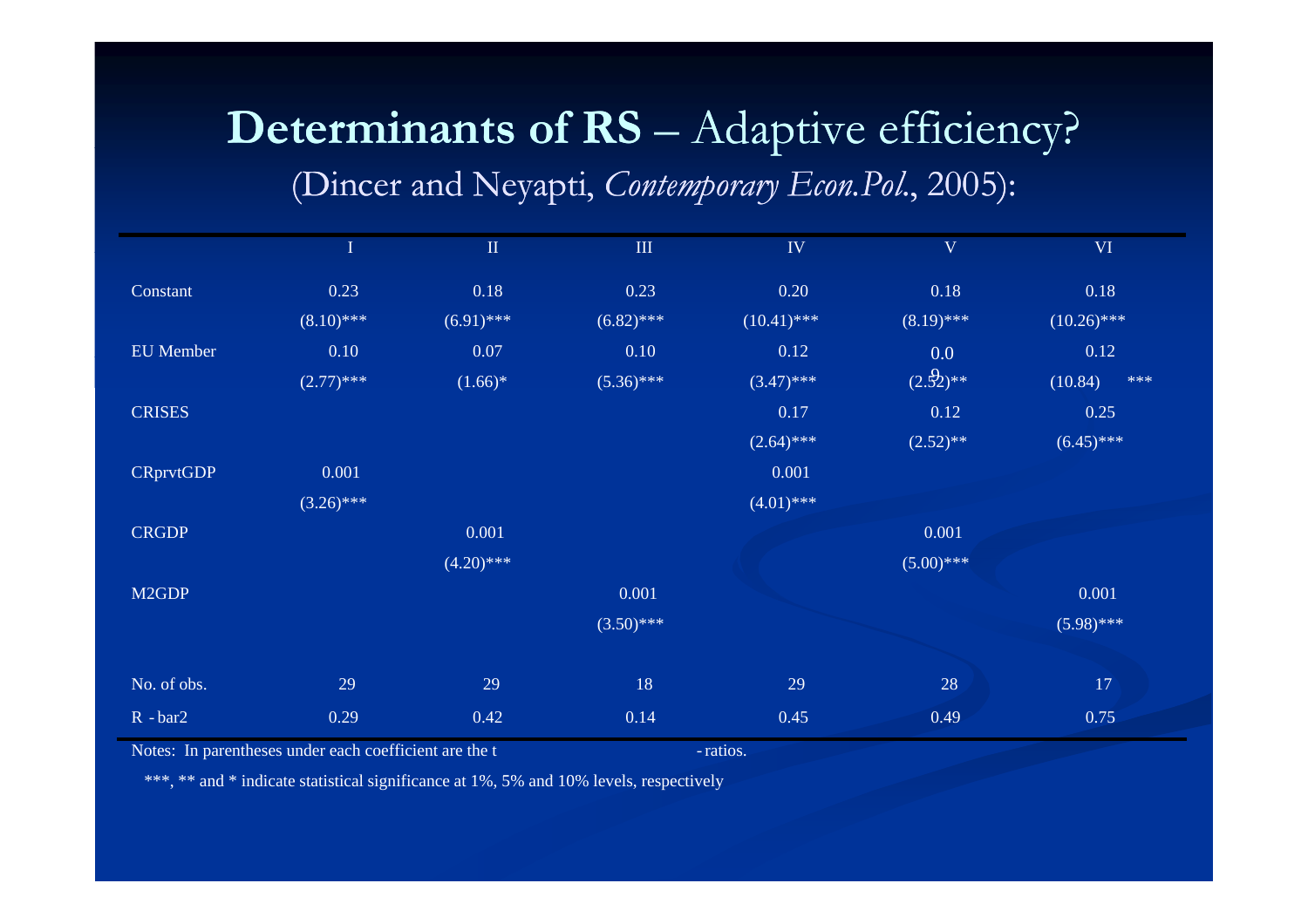#### **Transition Economies:**

|                  |              |                |                    | $\mathbf I$ | $\rm II$  |
|------------------|--------------|----------------|--------------------|-------------|-----------|
|                  | $\mathbf{1}$ | $\overline{2}$ |                    |             |           |
|                  |              |                | Constant           | $0.11***$   | $-0.00$   |
| <b>Constant</b>  | $0.29***$    | $0.24***$      |                    |             |           |
|                  | (9.82)       | (10.06)        |                    | (4.48)      | $(-0.05)$ |
| <b>EU</b> Member | $0.10*$      | $0.14***$      | <b>Initial CLI</b> | $0.03***$   | $0.02**$  |
|                  | (1.90)       | (2.89)         |                    |             |           |
| <b>CRISES</b>    |              | $0.16***$      |                    | (3.10)      | (2.40)    |
|                  |              | (2.63)         | <b>Initial GDP</b> |             | 0.02      |
| <b>FDIGDP</b>    | 0.00         | $0.01**$       |                    |             | (1.28)    |
|                  | (0.62)       | (2.41)         |                    |             |           |
|                  |              |                | <b>CRISES</b>      | $0.07**$    | $0.07**$  |
| No. of obs.      | 22           | 21             |                    | (2.18)      | (2.22)    |
| $R-bar^2$        | $0.08\,$     | 0.25           |                    |             |           |
|                  |              |                | $R$ -bar $2$       | 0.29        | 0.29      |

Notes: In parentheses under each coefficient are the t

\*\*\*, \*\* and \* indicate statistical significance at 1%, 5% and 10% levels, respe c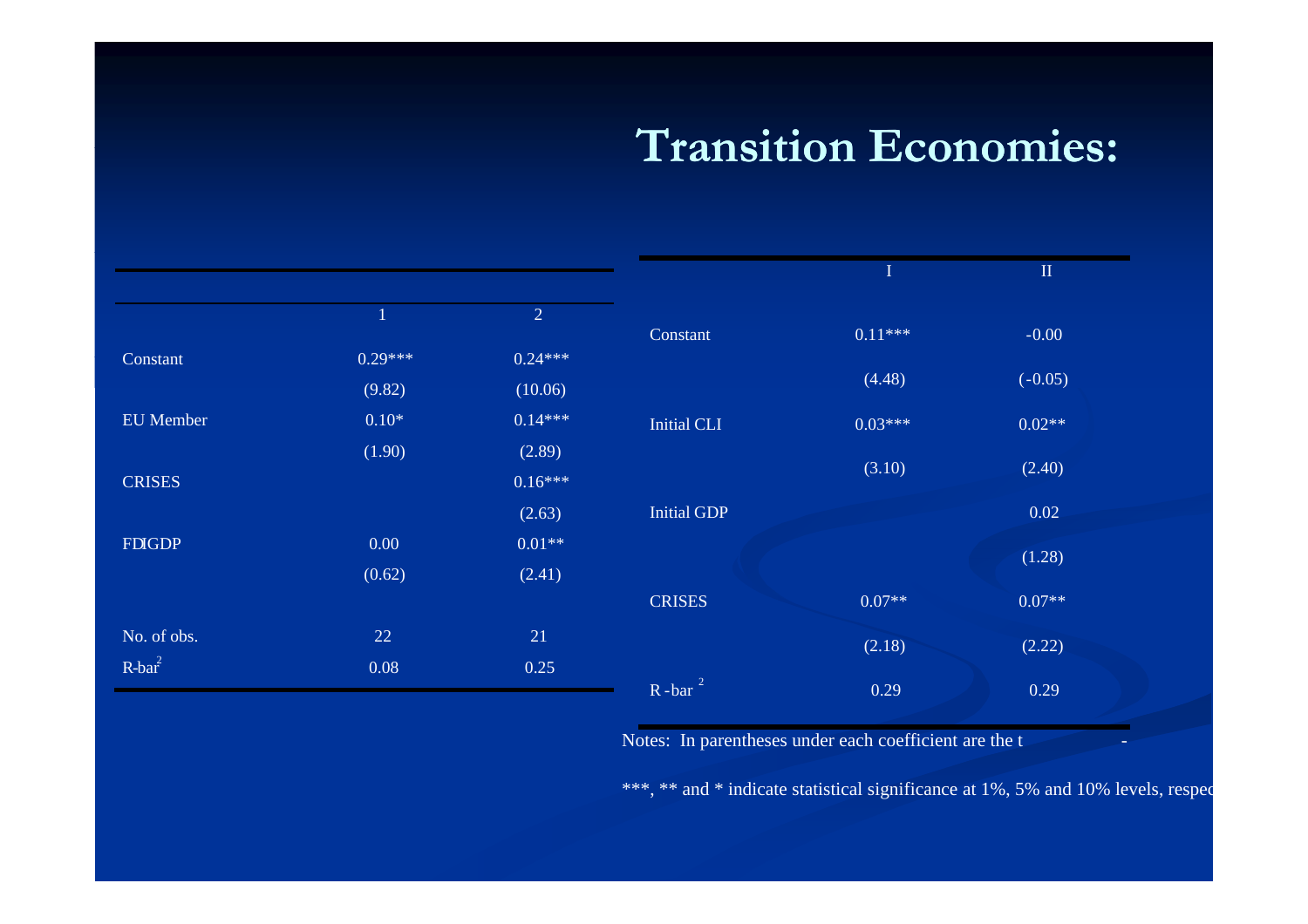## **How does RS affect the Economy and the Banking Sector?**

- **Levine (2005) (on Barth Caprio and Levine, 2001) argue that regulations that** increase transparency and disclosure promote bank performance and stability; however, official supervisory intensity (survey-based) hurts bank development and leads to **corruption** (unless the country ranks top 10 in political institutions).
- $\blacksquare$ Allen and Gale  $(2007)$  and De Haan and Shehzad  $(2010)$ : regulatory intensity reduces **banking crises**.
- $\blacksquare$  Neyapti and Dincer (2005) and Dincer and Neyapti (2010)
	- Positive growth effect (via TC reduction and hence allocative efficiency) in transition countries (*after amendments* that follow the initial reforms)
	- **Banking sector effects**

(Transaction cost reduction  $\rightarrow$  borrower quality, depositor confidence: Investment; deposits; non-performing loans:NPL)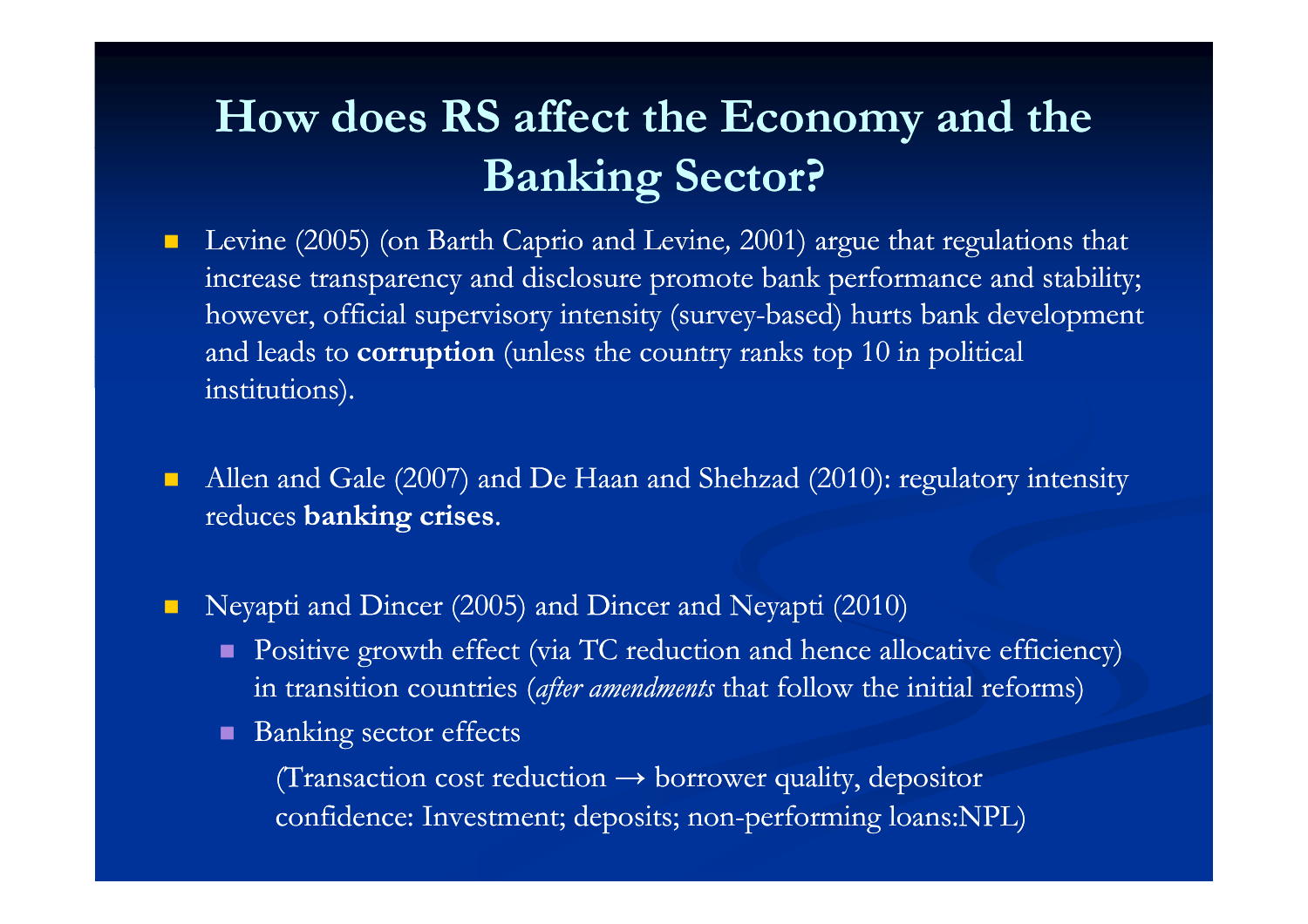#### **RS and Output loss at crises** (various dates) (source:IMF Bank Crises Database)

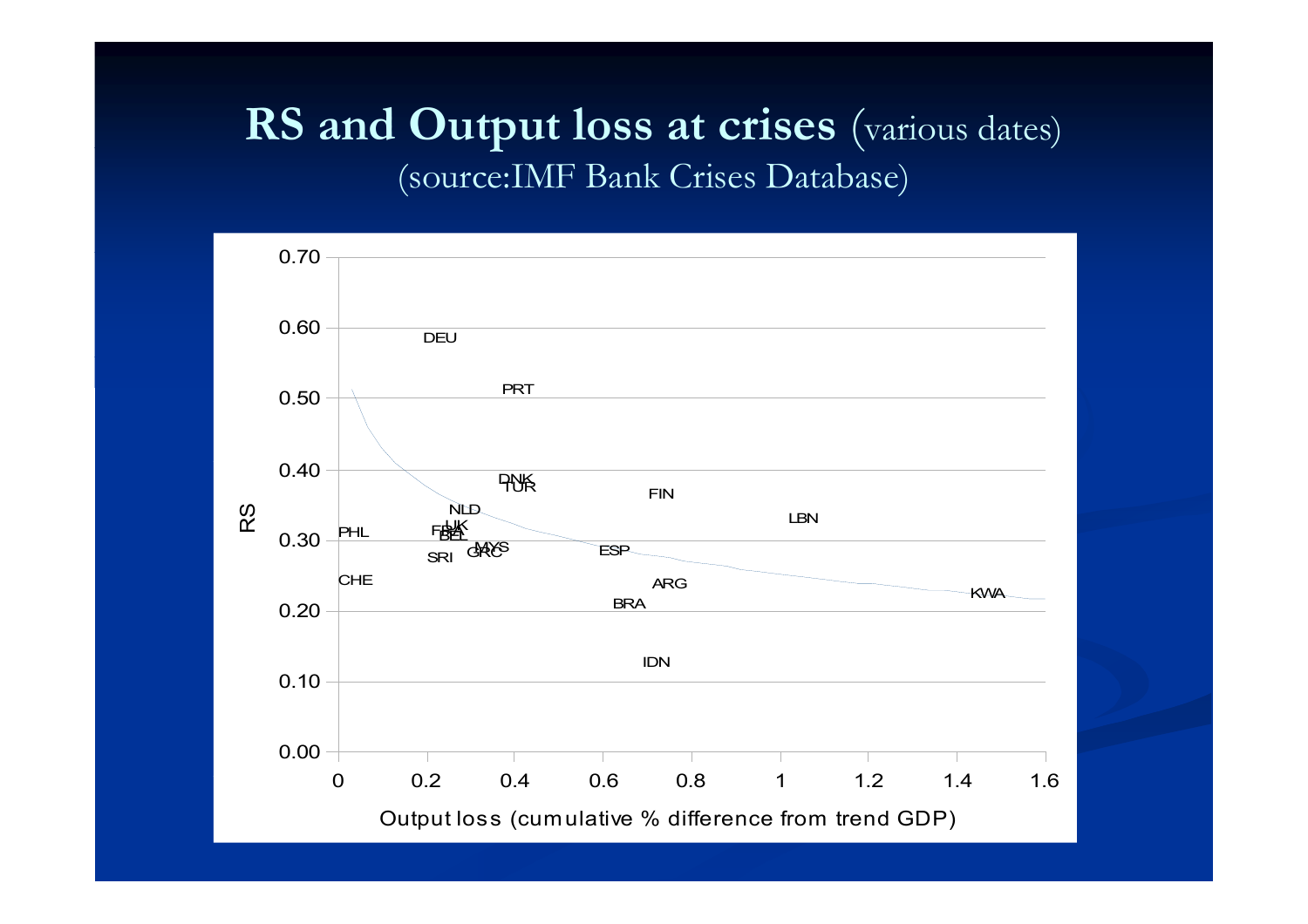## **Correlations between RS and Bank Performance:**

|                          |              | Time       |             |                |
|--------------------------|--------------|------------|-------------|----------------|
|                          |              | Deposits/  | Investment/ | <b>NPL/Cre</b> |
|                          | Deposits/GDP | <b>GDP</b> | <b>GDP</b>  | dit            |
| <b>RS</b>                | 0.30         | 0.26       | $-0.35$     | $-0.33$        |
| Capital req.             | 0.41         | 0.06       | $-0.37$     | $-0.05$        |
| Lending                  | 0.33         | 0.11       | 0.27        | 0.02           |
| Ownership                | 0.17         | 0.12       | $-0.17$     | $-0.38$        |
| Directors-Manag.         | 0.19         | $-0.06$    | $-0.38$     | $-0.17$        |
| Rep.-Recording           | $-0.27$      | 0.18       | 0.04        | $-0.50$        |
| <b>Corrective Action</b> | 0.28         | 0.17       | 0.12        | 0.24           |
| <b>Supervision</b>       | $-0.21$      | 0.36       | $-0.20$     | $-0.51$        |
| Dep.Insurance            | 0.35         | 0.22       | $-0.62$     | $-0.07$        |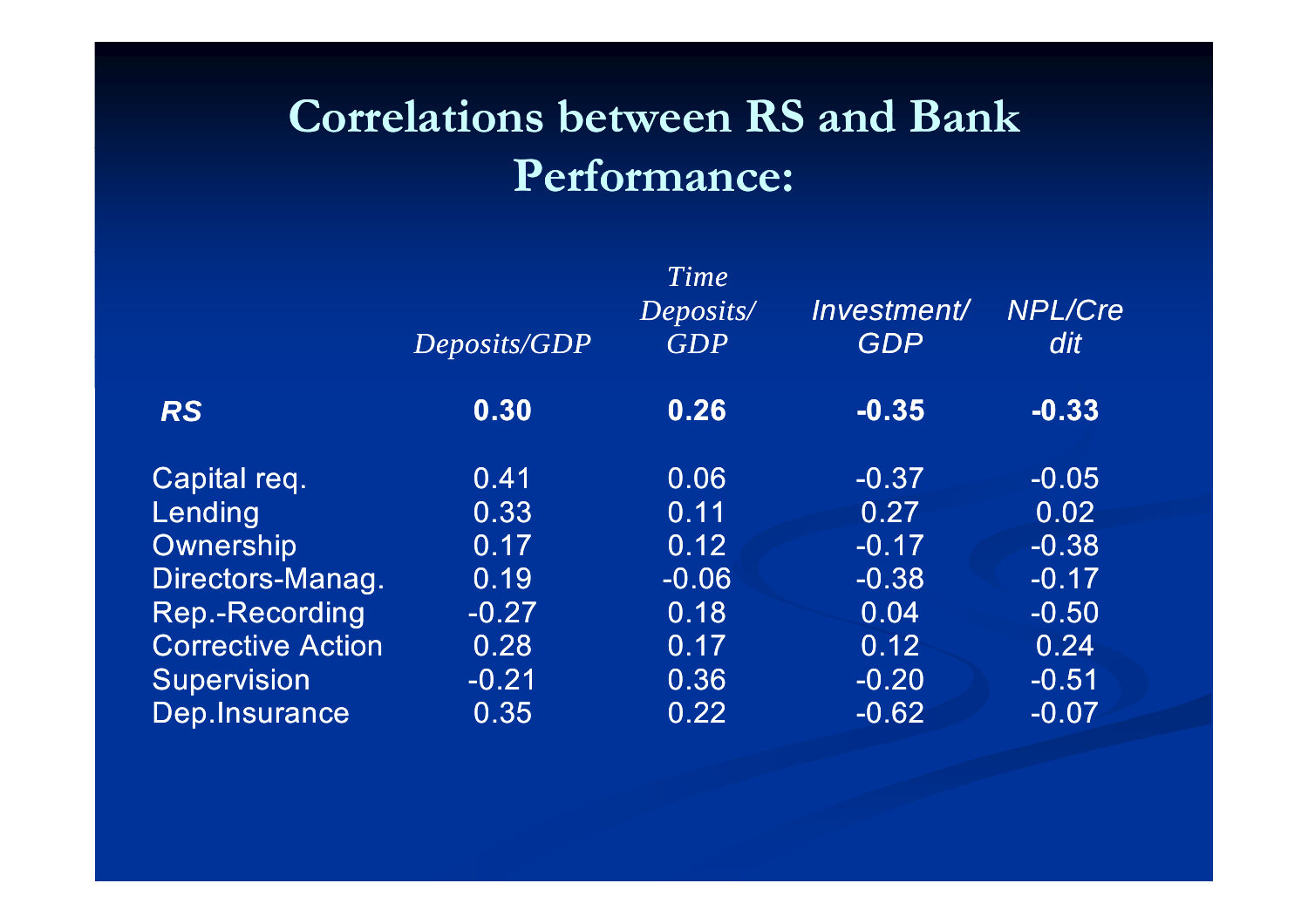#### Investment to GDP Ratio and RS:

|                           | I          | $\mathbf{I}$ | $\overline{\mathbf{H}}$ |
|---------------------------|------------|--------------|-------------------------|
| Constant                  | $0.21***$  | $0.20***$    | $0.36***$               |
|                           | (20.25)    | (20.39)      | (3.10)                  |
| RS                        | $0.02***$  | $0.02***$    | $0.02***$               |
|                           | (6.83)     | (6.51)       | (2.20)                  |
| TE                        | $-0.09***$ | $-0.07***$   | $-0.09***$              |
|                           | $(-5.55)$  | $(-4.99)$    | $(-2.03)$               |
| GDPgr                     |            | $0.27***$    | $1.56***$               |
|                           |            | (2.74)       | (3.71)                  |
| $\mathbf{r}$              |            |              | $-0.18*$                |
|                           |            |              | $(-1.70)$               |
|                           |            |              |                         |
| No. of obs.               | 61         | 56           | 34                      |
| $\mathbf{r}$<br>$R - bar$ | 0.21       | 0.26         | 0.41                    |

Notes: t-ratios are in parentheses.

\*\*\*, \*\* and \* indicate statistical significance at 1%, 5% and 10% levels, respectively.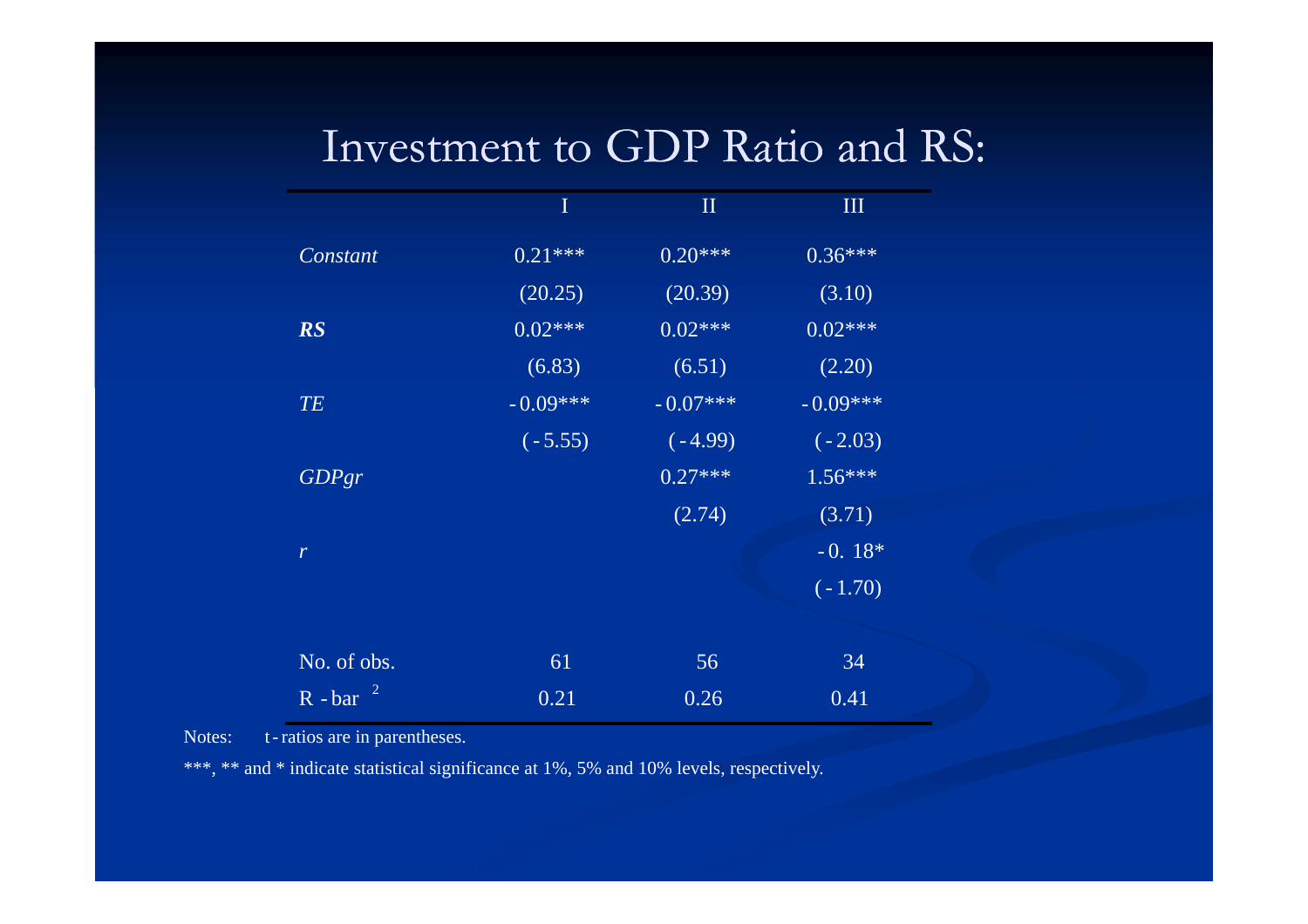#### **RS and Investment:**

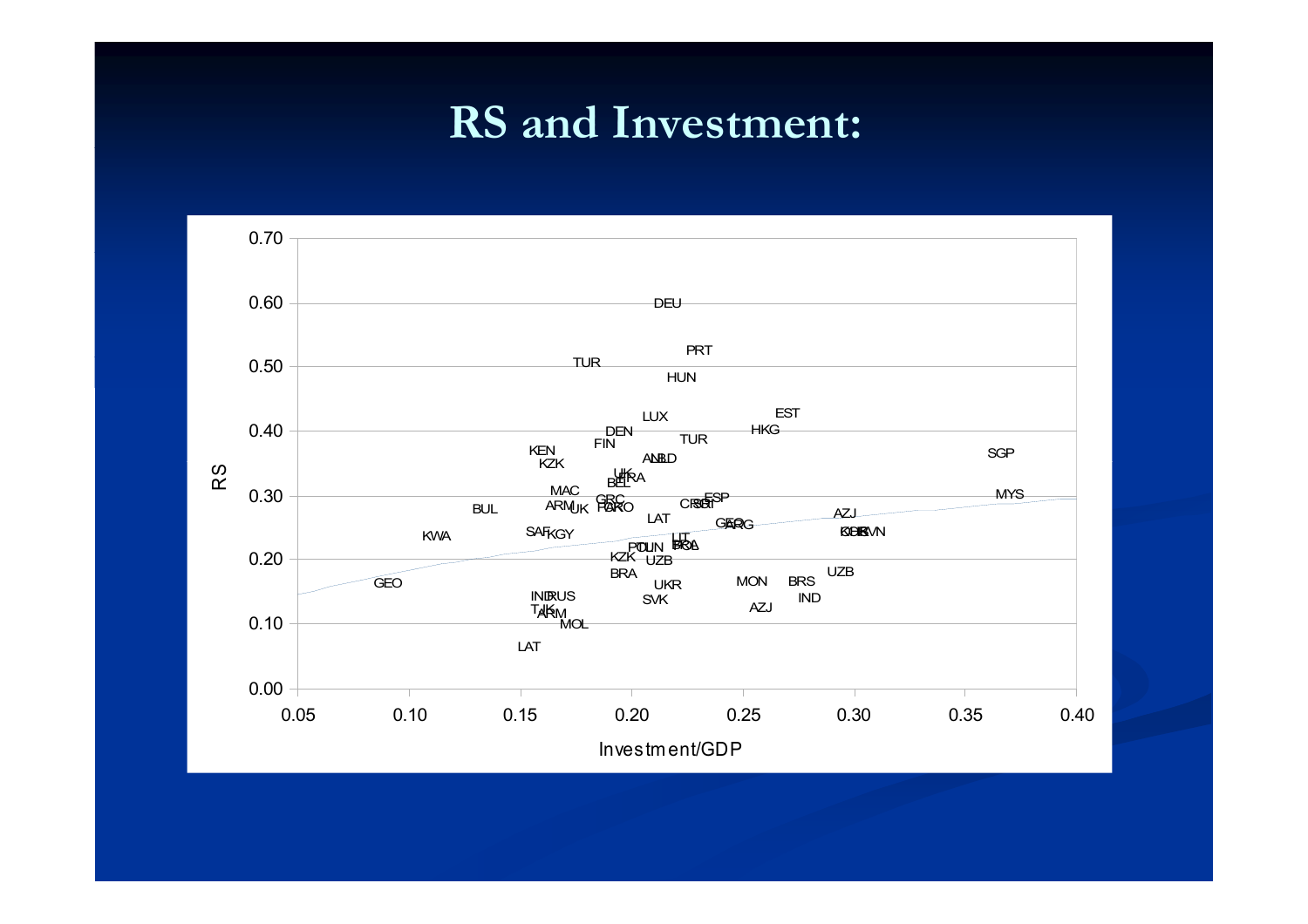# Deposits and RS:

|                        | <b>DEP GDP</b> | <b>TD/GDP</b> |
|------------------------|----------------|---------------|
|                        |                |               |
| Constant               | $0.70***$      | $0.70***$     |
|                        | (5.53)         | (3.49)        |
| RS                     | $0.07***$      | $0.04*$       |
|                        | (3.01)         | (1.88)        |
| <b>TE</b>              | $-0.71***$     | $-0.65$ ***   |
|                        | $(-4.44)$      | $(-2.83)$     |
| No. of obs.            | 45             | 37            |
| $R$ -bar <sup>21</sup> | 0.20           | 0.16          |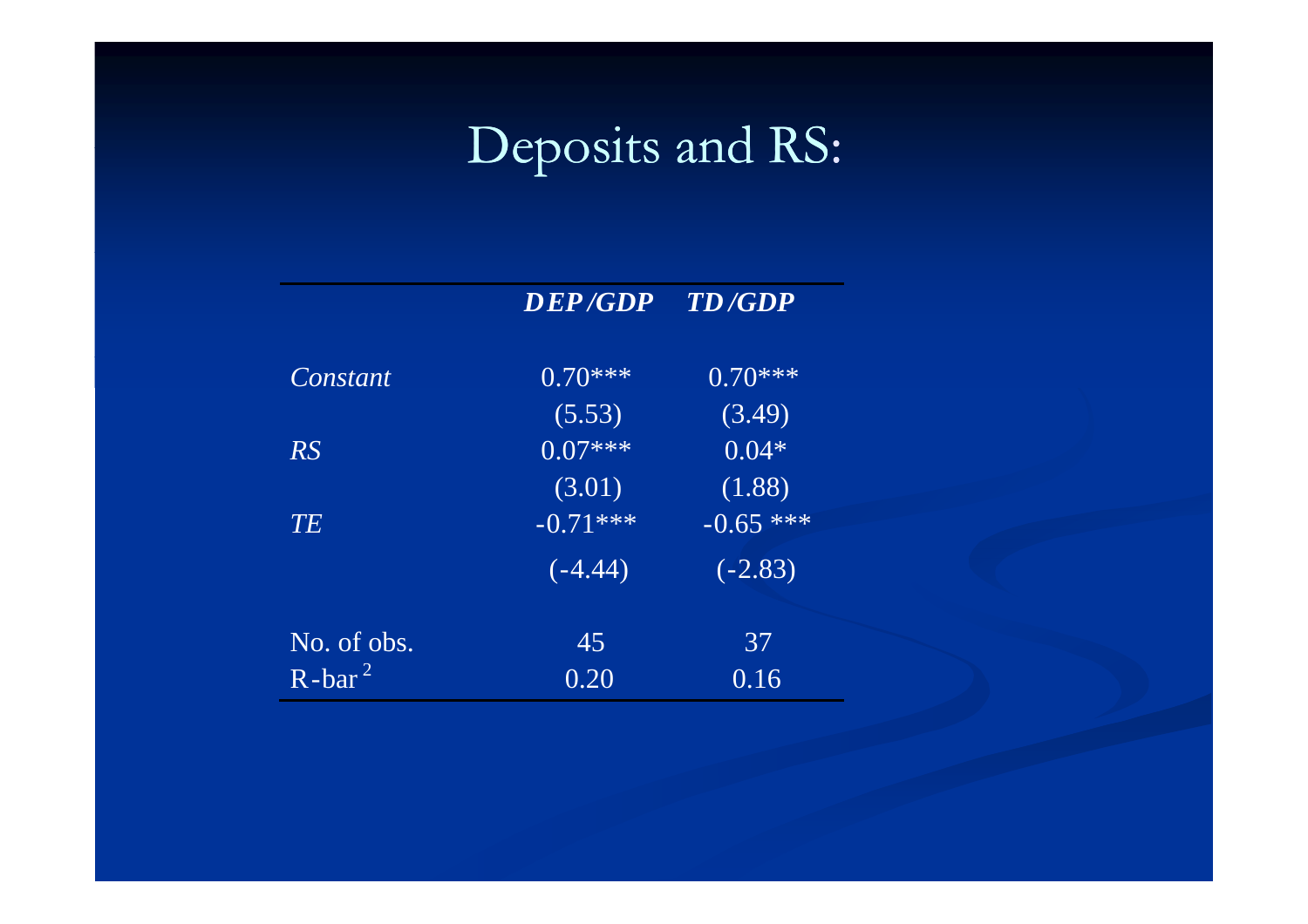

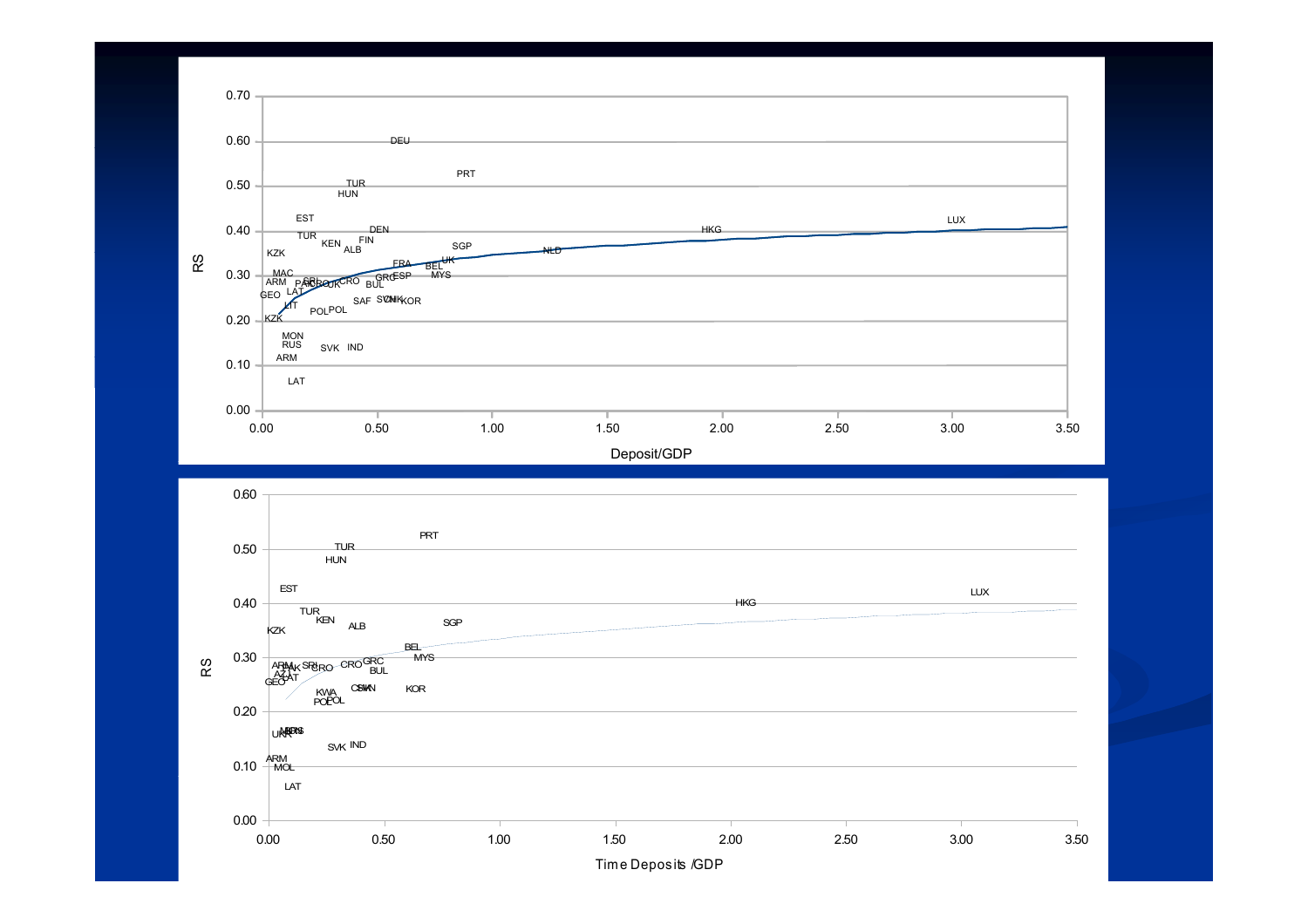## Non-performing Loans to Credit Ratio and RS:

|                             | I           | $\rm II$    |
|-----------------------------|-------------|-------------|
| Constant                    | $25.64***$  | 29.49***    |
|                             | (7.82)      | (7.78)      |
| RS                          | $-3.12***$  | $-2.32***$  |
|                             | $(-3.52)$   | $(-2.58)$   |
| gov                         | $-26.20***$ | $-28.75***$ |
|                             | $(-8.45)$   | $(-8.04)$   |
| $RS^*$<br>gov               | $4.10$ ***  | $2.97$ ***  |
|                             | (2.92)      | (2.10)      |
| GDPgr                       | $-0.05$     | $-0.85$     |
|                             | $(-0.17)$   | $(-0.13)$   |
| $\boldsymbol{R}$            |             | $-0.17***$  |
|                             |             | $(-4.03)$   |
|                             |             |             |
| No. of obs.                 | 39          | 33          |
| $\overline{a}$<br>$R - bar$ | 0.53        | 0.58        |

Notes: t-ratios are in parentheses.

\*\*\*, \*\* and \* indicate statistical significance at 1%, 5% and 10% levels, respectively.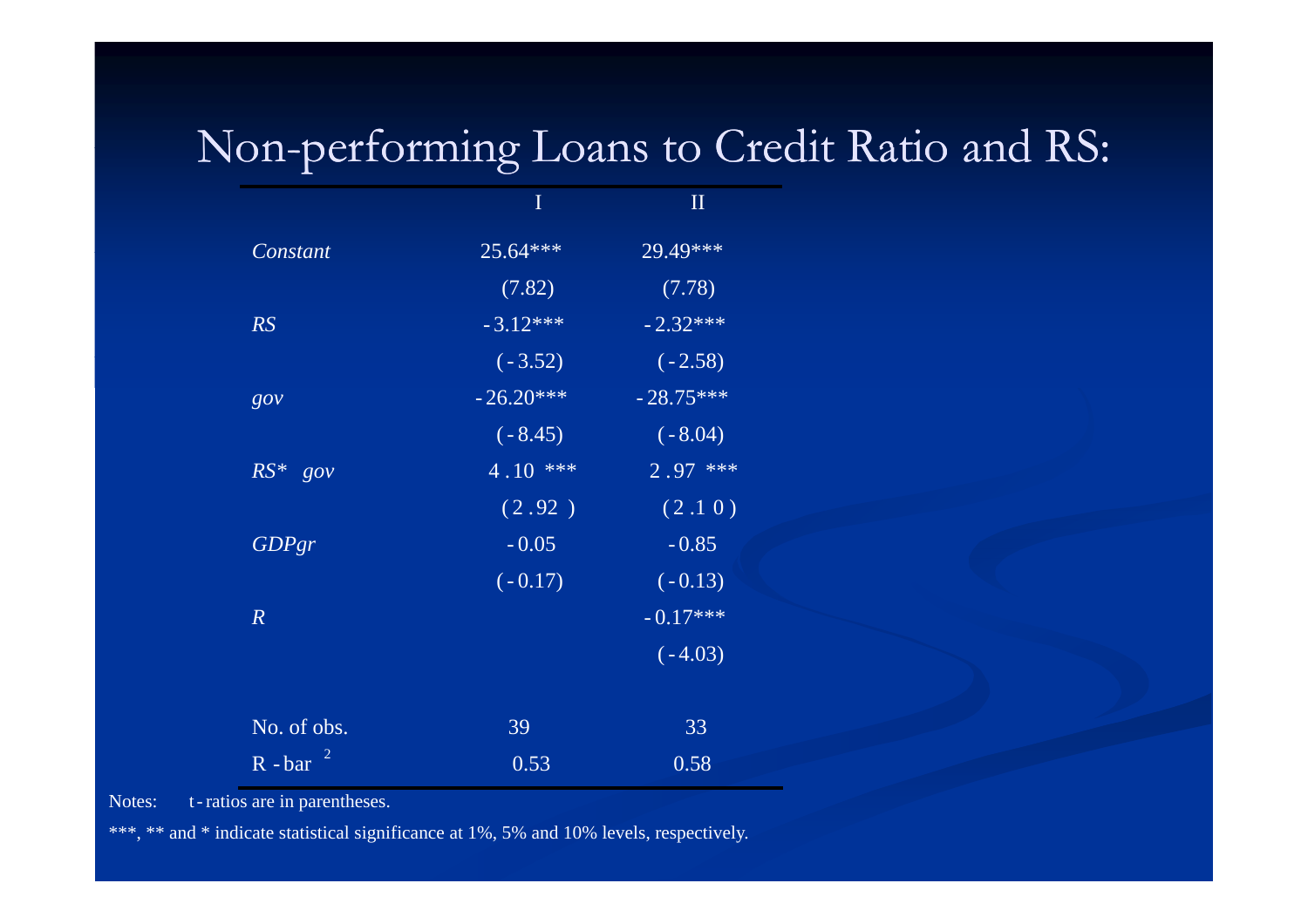## **RS and NPL :**

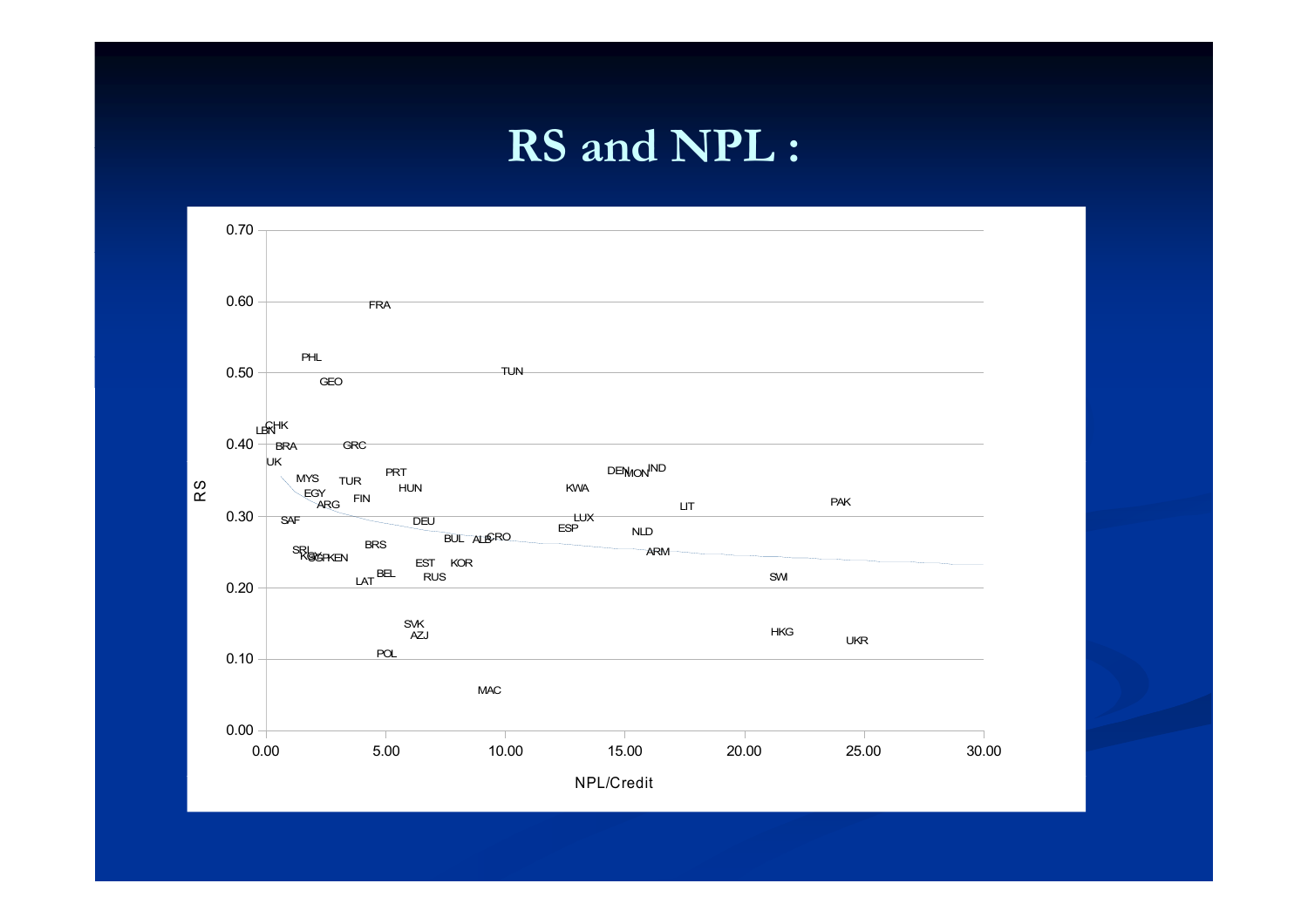#### **Business Cycles and RS: RS:**

- $\blacksquare$ Giannona, Lemza and Reichlin (*GLR*, 2010) : 2008-2009 growth in 102 countries is negatively related with financial liberalization (Fraiser Index, specifically ownership and competitiveness); (and ''the regulatory quality'', ?? World Bank measure). Country risk rating is not significant!
- $\blacksquare$ *Caprio and Hanohan (2002)'s* unless banks are foreign-owned, lack of insulation to short term fluctuations is traded-off against long term stability. (amplified BCs)
- $\blacksquare$  Altug, Emin and Neyapti (2010), using new data on business cycle *amplitudes* and *durations* (Altug and Bildirici, 2010) find that:
	- Governance intensifies (both the amplitude and the duration of) expansions; it also increases the duration of contraction, but reduces the amplitude of contractions.
	- **RS** decreases both the duration and amplitude of expansions; however, it increases the amplitude of contractions.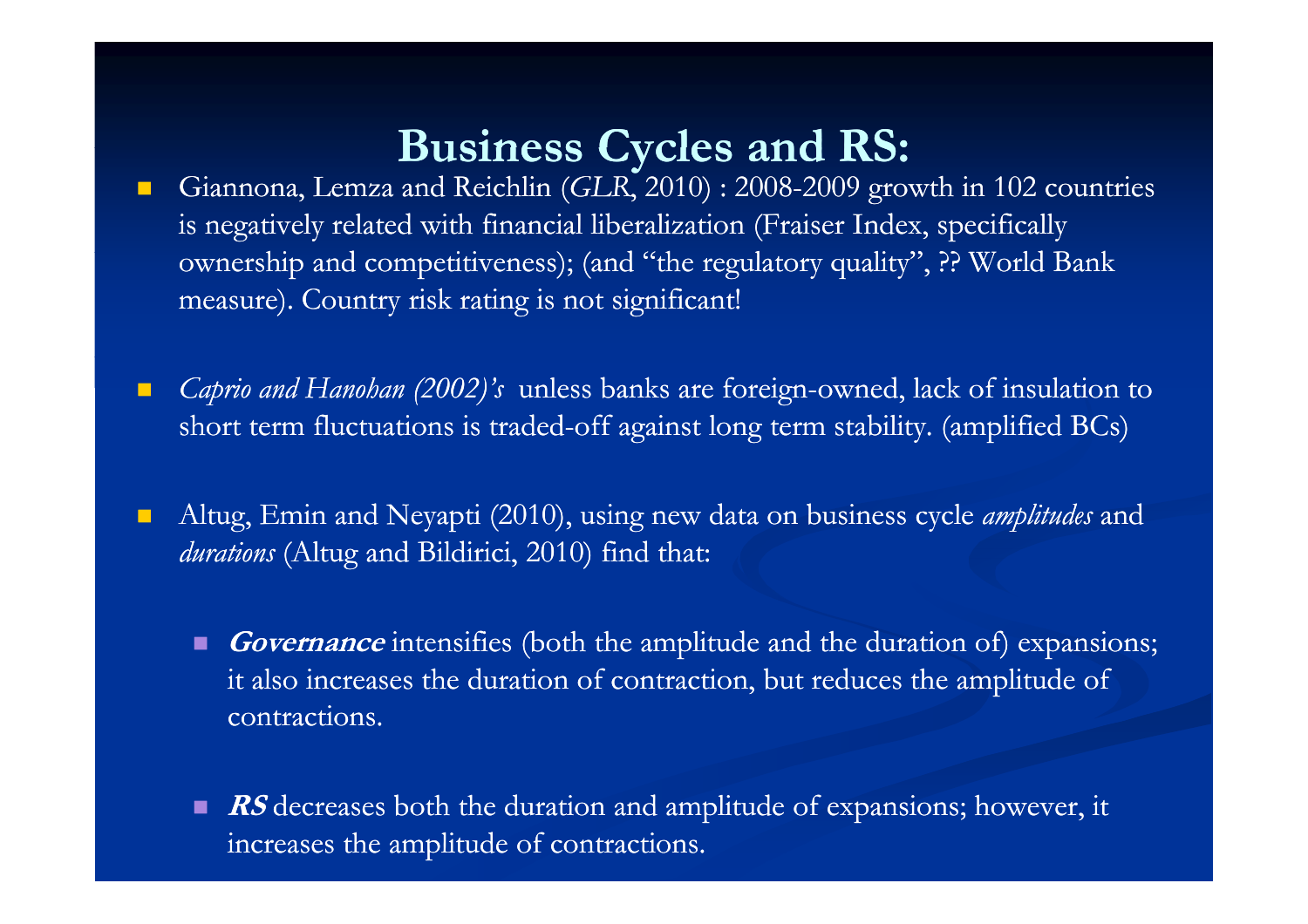|                               |                 | Expansion   | Contraction     |                |
|-------------------------------|-----------------|-------------|-----------------|----------------|
| Dependent Variable:           | <b>Duration</b> | Amplitude   | Duration        | Amplitude      |
|                               |                 |             |                 |                |
| constant                      | $-32.18$        | 0.21        | $-6.97*$        | 0.02           |
|                               | $(-1.26)$       | (0.49)      | $(-1.76)$       | (0.51)         |
|                               |                 |             |                 |                |
| <b>Private Credit/GDP</b>     | $-0.16$         | $-0.002***$ | $-0.02**$       | $0.001***$     |
|                               | $(-1.52)$       | $(-3.00)$   | $(-2.00)$       | (3.92)         |
| <b>Openness</b>               | $-0.05***$      | $0.0004***$ | $-0.004*$       | $\overline{0}$ |
|                               |                 |             | $(-1.86)$       | $(-0.34)$      |
|                               | (3.57)          | (3.02)      |                 |                |
| <b>Industrial Value Added</b> | 1.04            | 0.012       | $0.27***$       | $-0.003***$    |
|                               | (1.48)          | (1.91)      | (3.21)          | $(-5.07)$      |
|                               |                 |             |                 |                |
| <b>FDI/GDP</b>                | $-0.05$         | $-0.002$    | $-0.1***$       | $0.001***$     |
|                               | $(-0.58)$       | $(-1.33)$   | $(-3.53)$       | (5.94)         |
|                               |                 |             |                 |                |
| <b>Governance (WB)</b>        | $128.1***$      | $1.41***$   | $7.67*$         | $-0.12***$     |
|                               | (5.90)          | (5.16)      | (1.82)          | $(-2.82)$      |
| RS(a)                         | $-41.84***$     | $-0.53**$   | $-4.02$         | $0.06**$       |
|                               | $(-3.13)$       | $(-1.97)$   | $(-1.44)$       | (2.26)         |
|                               |                 |             |                 |                |
| <b>CEE</b>                    | 4.82            | $0.26***$   | $(-0.97)$       | $0.03***$      |
|                               | (1.14)          | (3.76)      | $(-1.18)$       | (3.27)         |
|                               |                 |             |                 |                |
| Labor Markets (b)             | $-10.13$        | $-0.33**$   | 0.36            | $0.03***$      |
|                               | $(-0.95)$       | $(-2.36)$   | (0.22)          | (2.21)         |
| d.f.                          | 10              | 10          | 10 <sup>°</sup> | 10             |
| R-bar-Squared                 | 0.34            | 0.49        | 0.11            | 0.56           |
|                               |                 |             |                 |                |

(a) Neyapti and Dincer (2005) and Dincer and Neyapti (2008)

(b) Institutional Profiles Database (French Development Agency):

\*\*\*, \*\* and \* stand for 1%, 5% and 10% levels of sinificance.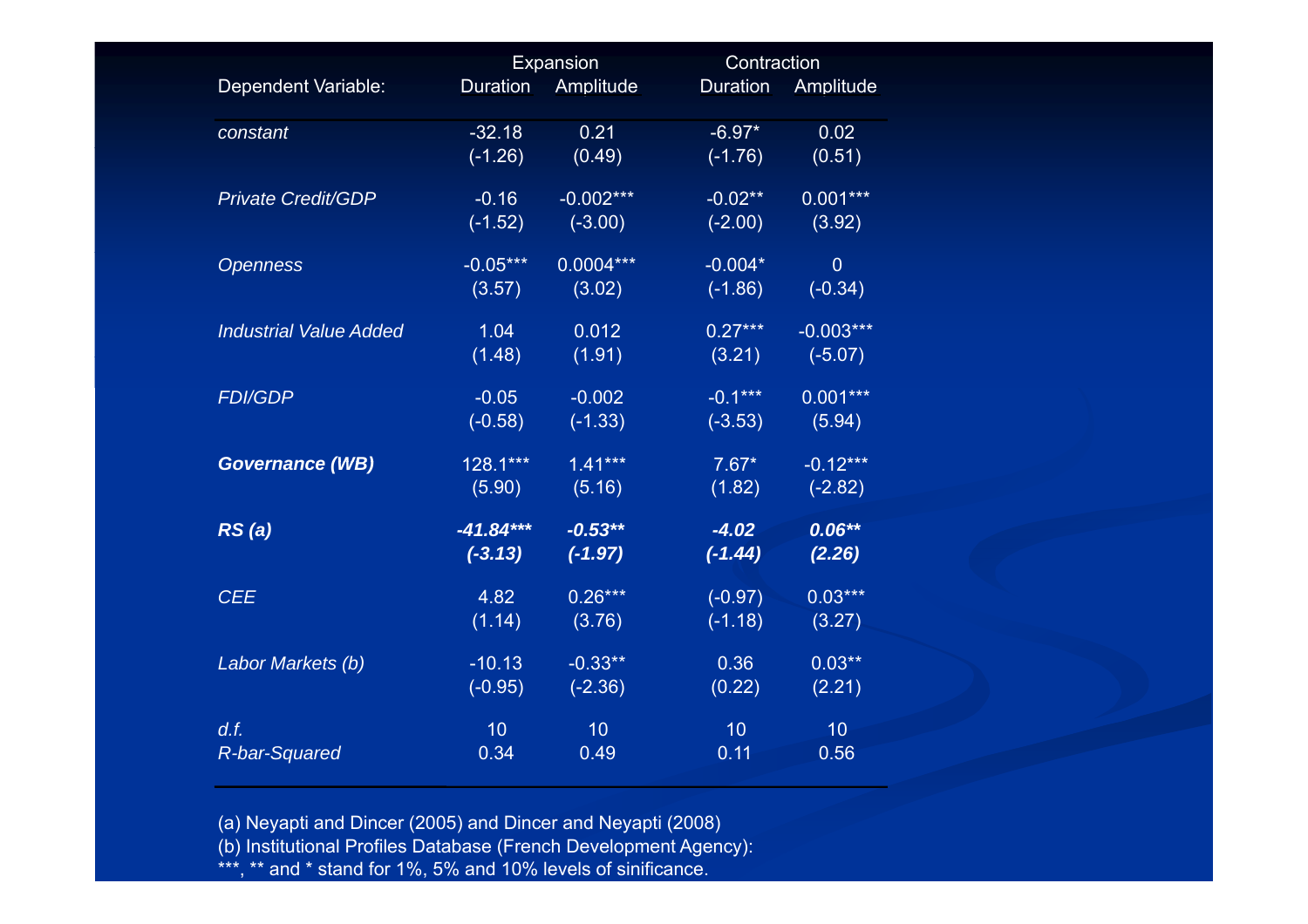## **Lessons: optimal design without the need for a punctuation via crises ?**

Social planner? Crises lead governments to switch further emphasis to the needs of the general public or to eliminate accumulated instability. (Olson: *Institutional sclerosis* in stable democracies; punctuation via wide-ranging costs of inefficient institutions)

Crises propagate a supportive environment for the reforms

- TCs change continuously with economic dynamics, necessitating new institutions; but the prospects of *creative destruction* also solidify the narrow interest group activities (Tea Party ?)
- Current paradigm change: Macroprudentials/early warnings /preventive actions / intensified regulation / countercyclical fiscalfinancial policy